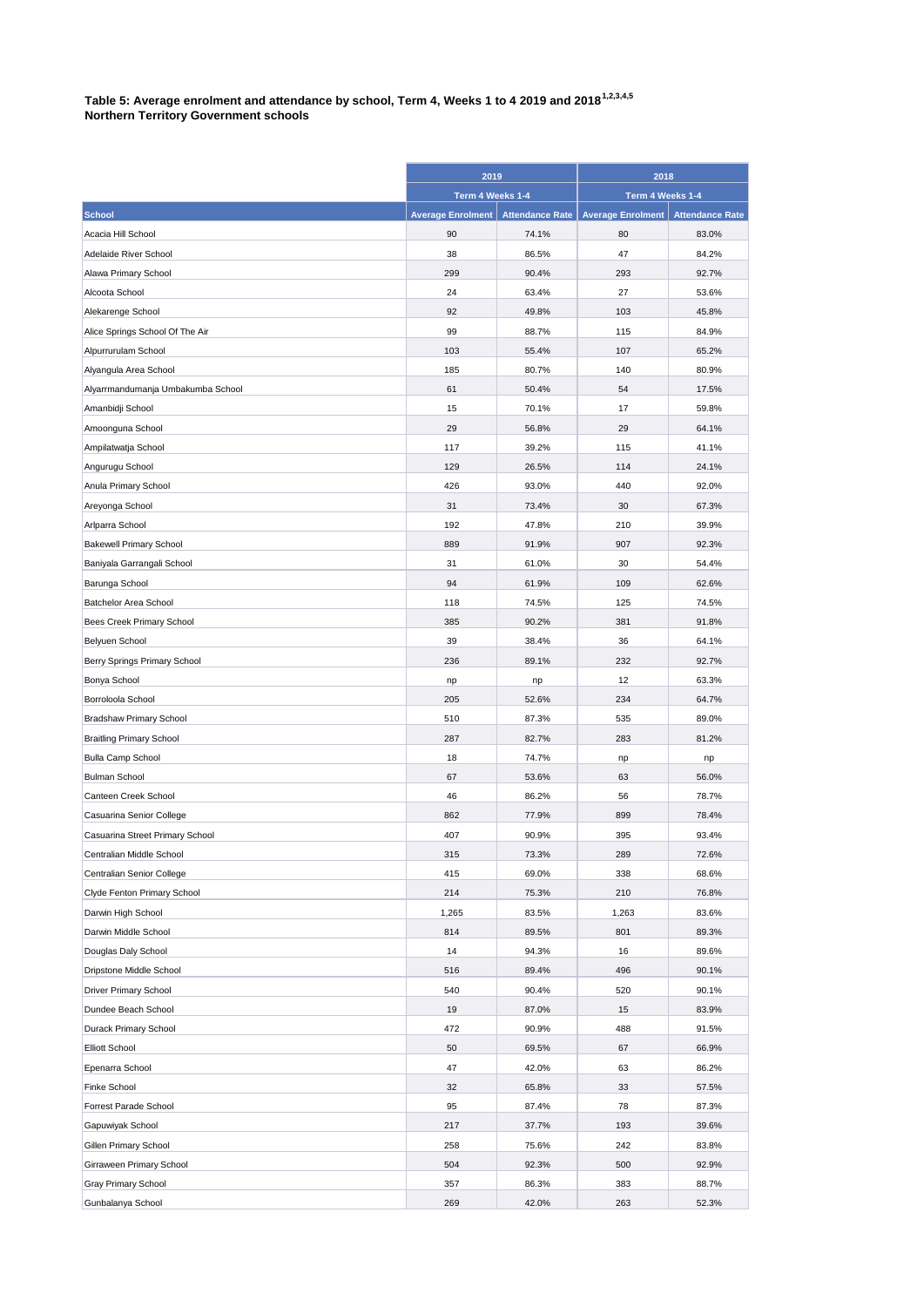|                                                 |                          | 2019<br>Term 4 Weeks 1-4 |                          | 2018<br>Term 4 Weeks 1-4 |  |
|-------------------------------------------------|--------------------------|--------------------------|--------------------------|--------------------------|--|
|                                                 |                          |                          |                          |                          |  |
| <b>School</b>                                   | <b>Average Enrolment</b> | <b>Attendance Rate</b>   | <b>Average Enrolment</b> | <b>Attendance Rate</b>   |  |
| <b>Haasts Bluff School</b>                      | 33                       | 47.1%                    | 35                       | 62.3%                    |  |
| Harts Range School                              | 61                       | 61.0%                    | 61                       | 55.1%                    |  |
| Henbury School                                  | 138                      | 84.3%                    | 134                      | 82.2%                    |  |
| Howard Springs Primary School                   | 294                      | 88.9%                    | 284                      | 88.8%                    |  |
| Humpty Doo Primary School                       | 391                      | 91.3%                    | 425                      | 89.6%                    |  |
| Imanpa School                                   | 20                       | 44.4%                    | 14                       | 65.6%                    |  |
| Jabiru Area School                              | 207                      | 76.5%                    | 194                      | 75.2%                    |  |
| Jilkminggan School                              | 92                       | 52.9%                    | 98                       | 65.7%                    |  |
| Jingili Primary School                          | 316                      | 90.0%                    | 337                      | 90.2%                    |  |
|                                                 | 179                      | 52.9%                    | 169                      | 45.6%                    |  |
| Kalkaringi School                               |                          |                          |                          |                          |  |
| Karama Primary School                           | 191                      | 82.9%                    | 198                      | 85.6%                    |  |
| Katherine High School                           | 523                      | 70.7%                    | 570                      | 63.5%                    |  |
| Katherine School Of The Air                     | 191                      | 0.0%                     | 165                      |                          |  |
| Katherine South Primary School                  | 361                      | 86.8%                    | 394                      | 86.0%                    |  |
| Kiana School                                    |                          |                          | np                       | np                       |  |
| Kintore Street School                           | 54                       | 73.9%                    | 50                       | 76.0%                    |  |
| Lajamanu School                                 | 199                      | 38.8%                    | 190                      | 44.5%                    |  |
| Laramba School                                  | 58                       | 60.8%                    | 58                       | 58.6%                    |  |
| Larapinta Primary School                        | 360                      | 84.8%                    | 365                      | 87.3%                    |  |
| Larrakeyah Primary School                       | 514                      | 91.3%                    | 477                      | 91.7%                    |  |
| Leanyer Primary School                          | 590                      | 91.9%                    | 578                      | 91.3%                    |  |
| Ludmilla Primary School                         | 109                      | 80.3%                    | 99                       | 85.0%                    |  |
| MacFarlane Primary School                       | 208                      | 70.0%                    | 231                      | 67.0%                    |  |
| Malak Primary School                            | 231                      | 81.0%                    | 231                      | 86.6%                    |  |
| Mamaruni School                                 | 54                       | 59.8%                    | 50                       | 59.0%                    |  |
| Maningrida College                              | 604                      | 38.3%                    | 526                      | 37.1%                    |  |
| Manunda Terrace Primary School                  | 176                      | 83.4%                    | 184                      | 81.6%                    |  |
| Manyallaluk School                              | 26                       | 45.7%                    | 27                       | 48.9%                    |  |
| Mataranka School                                | 30                       | 84.3%                    | 36                       | 86.1%                    |  |
| Mbunghara School                                | 14                       | 73.3%                    | 15                       | 84.7%                    |  |
| Middle Point School                             | 23                       | 83.4%                    | 24                       | 68.3%                    |  |
| Milikapiti School                               | 66                       | 72.4%                    | 66                       | 73.4%                    |  |
| Milingimbi School                               | 353                      | 36.8%                    | 370                      | 49.2%                    |  |
| Millner Primary School                          | 219                      | 80.4%                    | 217                      | 82.2%                    |  |
| Milyakburra School                              | 14                       | 38.5%                    | 22                       | 45.4%                    |  |
| Minyerri School                                 | 167                      | 46.2%                    | 170                      | 49.5%                    |  |
| Moil Primary School                             | 207                      | 89.5%                    | 210                      | 91.3%                    |  |
| Moulden Primary School                          | 284                      | 82.2%                    | 311                      | 79.5%                    |  |
| Mount Allan School                              | 60                       | 55.1%                    | 49                       | 49.4%                    |  |
| Mulga Bore School                               | 12                       | 6.3%                     | 13                       | 71.3%                    |  |
| Murray Downs School                             | 16                       | 54.5%                    | 14                       | 61.6%                    |  |
| Mutitjulu School                                | 32                       | 42.7%                    | 41                       | 64.1%                    |  |
| Nakara Primary School                           | 604                      | 89.9%                    | 593                      | 91.1%                    |  |
| Nemarluk School                                 | 165                      | 87.0%                    | 154                      | 87.7%                    |  |
|                                                 |                          |                          |                          |                          |  |
| Neutral Junction School                         | 23                       | 63.9%                    | 28                       | 60.0%                    |  |
| Newcastle Waters School                         | 20                       | 63.0%                    | 18                       | 85.9%                    |  |
| Nganambala School                               | 28                       | 91.9%                    | 24                       | 96.9%                    |  |
| Nganmarriyanga School                           | 144                      | 57.9%                    | 145                      | 47.0%                    |  |
| Ngukurr School                                  | 257                      | 47.6%                    | 263                      | 47.8%                    |  |
| Nhulunbuy High School                           | 304                      | 74.6%                    | 295                      | 79.2%                    |  |
| Nhulunbuy Primary School                        | 465                      | 82.9%                    | 439                      | 82.8%                    |  |
| Nightcliff Middle School                        | 328                      | 86.8%                    | 284                      | 85.4%                    |  |
| Nightcliff Primary School                       | 660                      | 89.9%                    | 636                      | 90.1%                    |  |
| Northern Territory School of Distance Education | 599                      | 100.0%                   | 514                      | 100.0%                   |  |
| Ntaria School                                   | 181                      | 54.4%                    | 177                      | 56.1%                    |  |